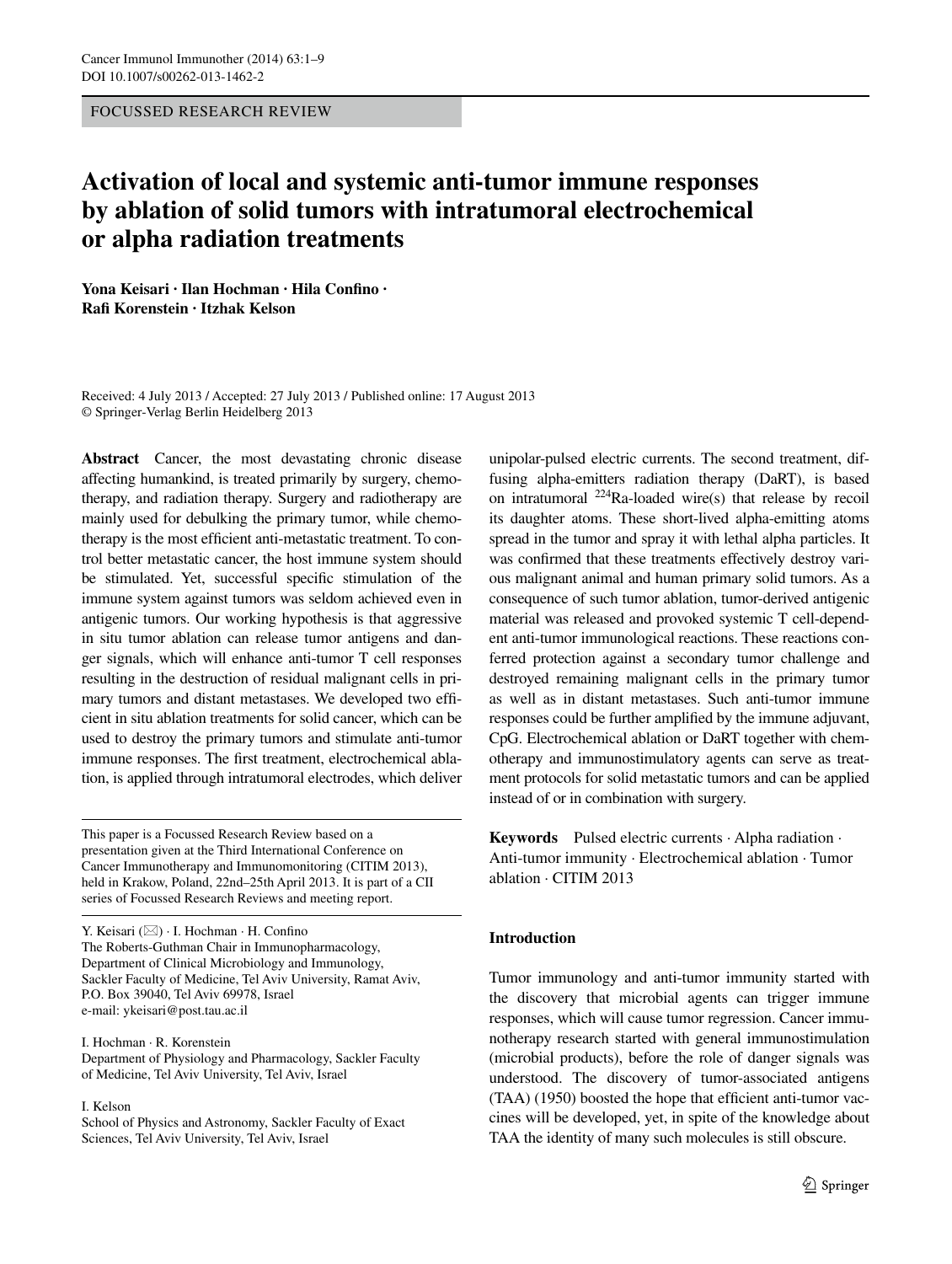Today, we have a more profound understanding of the function and intercellular interactions of immune cells, antigen recognition, the involvement of antigen-presenting cells (APC), and cross-presentation mechanisms to trigger helper and cytotoxic T lymphocytes, danger signals for proper activation of APC, and expression of costimulatory molecules. We also understand better the role of suppressor cells such as T regulatory and myeloid-derived suppressor cells (MDSC) in anti-tumor immunity.

Thus, it is required to properly expose TAA to the cellmediated immune response and boost the response with strong adjuvants, which facilitate the recognition of TAA, and stimulate cytokine production by APC and T helper cells. It is also imperative that the tumor-specific antigens will be processed and presented on the tumor cells; other-wise, the CTL we induce will not attack these cells [[1,](#page-6-0) [2\]](#page-6-1).

The attempts to recruit the immune response to cure cancer were mostly disappointing although many approaches were taken and suggested [for review see [3](#page-6-2)]. Currently, vaccination against cancer after removal of the primary tumor is not a viable option even for an antigenic tumor such as melanoma [\[4](#page-6-3), [5\]](#page-7-0), although some recent clinical trials with dendritic cells have promising results [[6,](#page-7-1) [7\]](#page-7-2).

Insufficient anti-tumor reactivity could be due to structural and functional changes both in tumor and in stroma cells. These mechanisms include the absence of costimulatory molecules, down-regulation of tumor antigens or MHC molecules as well as an up-regulation of pro-apoptotic proteins on tumor cells. The secretion of immunosuppressive factors by tumor or host cells and the presence of immunosuppressive cells like  $CD4 + CD25 + FoxP3 + regularory$ T cells (Treg) or myeloid-derived suppressor cells (MDSC) in the tumor microenvironment were also implicated  $[8, 9]$  $[8, 9]$  $[8, 9]$  $[8, 9]$ .

The lack of efficient tumor vaccines due to either unknown TAA or weak responses prompted attempts to find alternative to the conventional approach of developing injected tumor vaccines to activate anti-tumor immunity, which will fight primary and metastatic cancer.

It is argued that in situ tumor ablation (destruction) can make the tumor its own cellular vaccine. Tumor tissue ablation may release tumor antigens and DAMPS and create an inflammatory milieu, which will attract dendritic cells (DCs). Such DCs may undergo maturation after internalizing apoptotic and necrotic cellular debris and can mediate antigen-specific cellular immunity via presentation of processed antigens to T cells.

## **In situ tumor ablation**

The primary goal of most ablation procedures is to eradicate all viable malignant cells within a designated target volume [\[10\]](#page-7-5). Tumor ablation of focal malignancies can be performed by chemical agents, radiotherapy, photodynamic therapy, cryoablation, high-temperature ablation (radiofrequency, microwave, laser, and ultrasound), and electric-based ablation.

Accumulating evidence indicates that the innate and adaptive immune systems can be enforced by in situ ablative cancer treatments. Various therapeutic and ablative modalities including chemotherapy [\[11](#page-7-6)], radiotherapy [\[12](#page-7-7)], cryoablation [[13\]](#page-7-8), radiofrequency ablation [[14\]](#page-7-9), thermal ablation  $[15]$  $[15]$ , photodynamic therapy  $[16]$  $[16]$ , and high intensity focused ultrasound [\[17](#page-7-12)], may release tumor-associated antigens in the context of danger-associated molecular patterns (DAMPs) that activate the immune system and manipulate the tumor microenvironment.

Our studies focused on the activation of anti-tumor immunity following ablation of solid tumors by two new intratumoral treatment modalities developed in our laboratories. An electrochemical treatment, which utilizes unipolar-pulsed electric fields/currents and a radioactive treatment, utilizes alpha particle emitting atoms.

## Electric-based cancer ablation by unipolar-pulsed low-electric fields and currents

Electric-based cancer ablation was developed for in situ ablation of solid tumors. The electrical parameters used for the treatment range from several volts per cm delivered for a long time period to very high electric fields (up to 300 kV/cm). The treatment can be delivered as a continuous treatment or pulses. These treatments are either based on electro-stimulation alone or in conjunction with chemotherapeutic drugs [for review see [18\]](#page-7-13).

We have introduced a novel method to ablate solid tumors utilizing a unipolar train of pulsed low-electric fields/currents which can destroy tumors either alone or by facilitating the uptake of chemotherapeutic drugs into tumor cells [[19,](#page-7-14) [20](#page-7-15)] making it an efficient electric ablation method when used in combination with chemotherapy.

The treatment was first introduced as low-electric field cancer treatment (LEFCT) and was delivered by intratumoral stainless steel electrodes, connected to an electric pulse generator. A unipolar-pulsed direct current was delivered for 12 min [\[21](#page-7-16), [22\]](#page-7-17) (field strength, 40 V/cm; repetition frequency, 500 Hz; and pulse width, 180 μs). The electric treatment was given also with intratumoral or intravenous administration of chemotherapy. In later experiments, we focused on the electrochemical effect of the electric current and designated the treatment, pulsed electric current tumor ablation (PECTA) (electric current of 5–150 mA, repetition frequency of 500–1000 Hz, pulse width of 200 μs, and total exposure duration of 15–120 min). Treatment by PECTA was executed by platinum-iridium needles connected to a stable current stimulator. In recent studies, we found that solid subcutaneous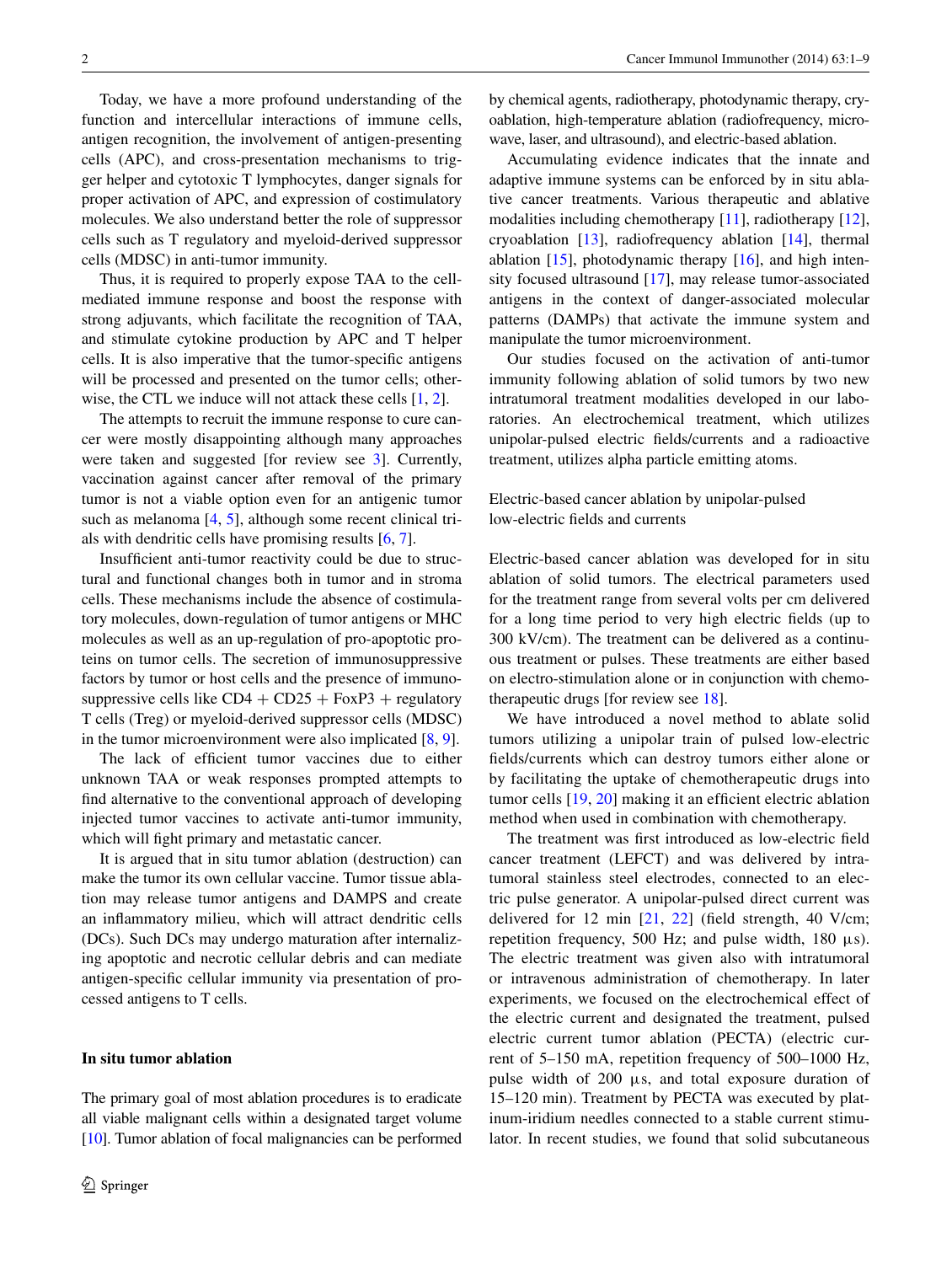tumors in mice can be completely ablated by 100 Coulomb per cm<sup>3</sup> tumor tissue  $[23]$  $[23]$ .

Extensive studies were performed on ablation of solid metastatic tumors with pulsed low-electric fields alone (LEFCT) or with chemotherapeutic agents (LEFCT-EC). The treatment was applied against mouse metastatic tumors, such as breast carcinoma (DA3) [[24,](#page-7-19) Hochman manuscript in preparation], colon carcinoma (CT-26) [\[25](#page-7-20)[–27](#page-7-21), Hochman et al., unpublished results], squamous cell carcinoma (SQ2) [\[25](#page-7-20), [28\]](#page-7-22), prostate cancer (TRAMP-C1)  $[19]$  $[19]$ , and melanoma  $(B16F10)$   $[22]$  $[22]$ . The treatment was applied to established subcutaneous solid tumors (5– 15 mm in diameter) at the stage when most treated mice already had lung or abdominal metastases. Treatment was delivered without or with local or systemic injection of various chemotherapeutic drugs.

The treatment eradicated or inhibited the growth of the primary tumor lesion, reduced the progression of metastases, and prolonged the survival of the tumor-bearing animals. The effects of the electric fields with or without chemotherapy were superior to the effects of chemotherapy and of surgery with or without chemotherapy [for review, see also: [18](#page-7-13), [29\]](#page-7-23).

# *Stimulation of anti‑tumor immune reactivity following electrochemical cancer ablation*

The ability of electrochemical ablation to stimulate the immune response of treated mice was first hinted by the results of an experiment in which we compared the longterm survival of breast carcinoma (DA3) tumor-bearing mice treated by either surgery or electrochemical treatment or non-treated mice (Fig. [1](#page-2-0)). We observed that all tumor-bearing non-treated mice died from metastases. Surgery cured 46 % of the animals because either they had no metastases at the time of treatment or local and systemic effects eliminated any residual metastases. Among the electrochemical-treated mice, 76 % lived after treatment. Thus, it can be postulated that the electrochemical treatment triggered local or systemic effects, probably anti-tumor immunity, which eliminated metastases in an additional 30 % of the animals.

We further investigated the possibility that electrochemical ablation of four experimental tumors stimulated



<span id="page-2-0"></span>**Fig. 1** Effect of electrochemical (EC) treatment on long-term survival of tumor-bearing mice. Mice-bearing s.c DA3 tumors of 6–9 mm in diameter were treated by either surgery or EC treatment (one anode and one cathode; EC±). Tumor-bearing non-treated mice served as control. Mice survival was followed for up to 5 months. EC treatment was statistically more effective than the surgery treatment. Each group,  $n = 12-22$ ,  $p < 0.05$ 

anti-tumor immune reactivity and compared it to animals in which the primary tumors were removed by surgery with and without chemotherapy.

The development of anti-tumor immunity was assessed by two parameters: (1) resistance to a rechallenge with a tumorigenic dose of the same tumor cell and (2) manifestation of augmented ability of immune cells from treated mice to protect naïve animals against a tumorigenic dose of tumors cells in a passive transfer assay [[30\]](#page-7-24). The schedule of treatments is outlined in Table [1](#page-2-1).

We found that in all four tumors studied, the electrochemical treatment prolonged the survival of tumor-bearing mice, augmented the immune response in the treated mice against a tumor rechallenge, and reduced the development of metastases.

Electric treatment of mice bearing an immunogenic and highly metastatic clone of B16-F10.9 melanoma cured twice as many animals compared to surgery and chemotherapy [\[22\]](#page-7-17). Histological examination of treated tumors revealed massive necrosis after a transient step of apoptotic cell death and massive infiltration of T cells and macrophages [[21](#page-7-16)]. Mice cured

<span id="page-2-1"></span>**Table 1** Timetable for ablation procedures and rechallenge or Winn assays

| Time              | Day 0                                                                                  | Day 14                                                                 | Day $21$                                                                                                                     |                        |
|-------------------|----------------------------------------------------------------------------------------|------------------------------------------------------------------------|------------------------------------------------------------------------------------------------------------------------------|------------------------|
| Rechallenge assay | Ablation of $50-120$ mm <sup>3</sup><br>tumors by electrochemical or<br>DaRT treatment | Excision of residual<br>local tumors (only for<br>DaRT-treated tumors) | Inoculation of $5 \times 10^5$ tumor<br>cells/treated or control mouse                                                       | Follow-up for 5 months |
| Winn assay        | Ablation of $50-120$ mm <sup>3</sup><br>tumors by electrochemical or<br>DaRT treatment | Excision of residual<br>local tumors (only for<br>DaRT-treated tumors) | Inoculation of $5 \times 10^5$ tumor<br>cells + $5 \times 10^7$ splenocytes<br>from treated or control mice/<br>normal mouse | Follow-up for 5 months |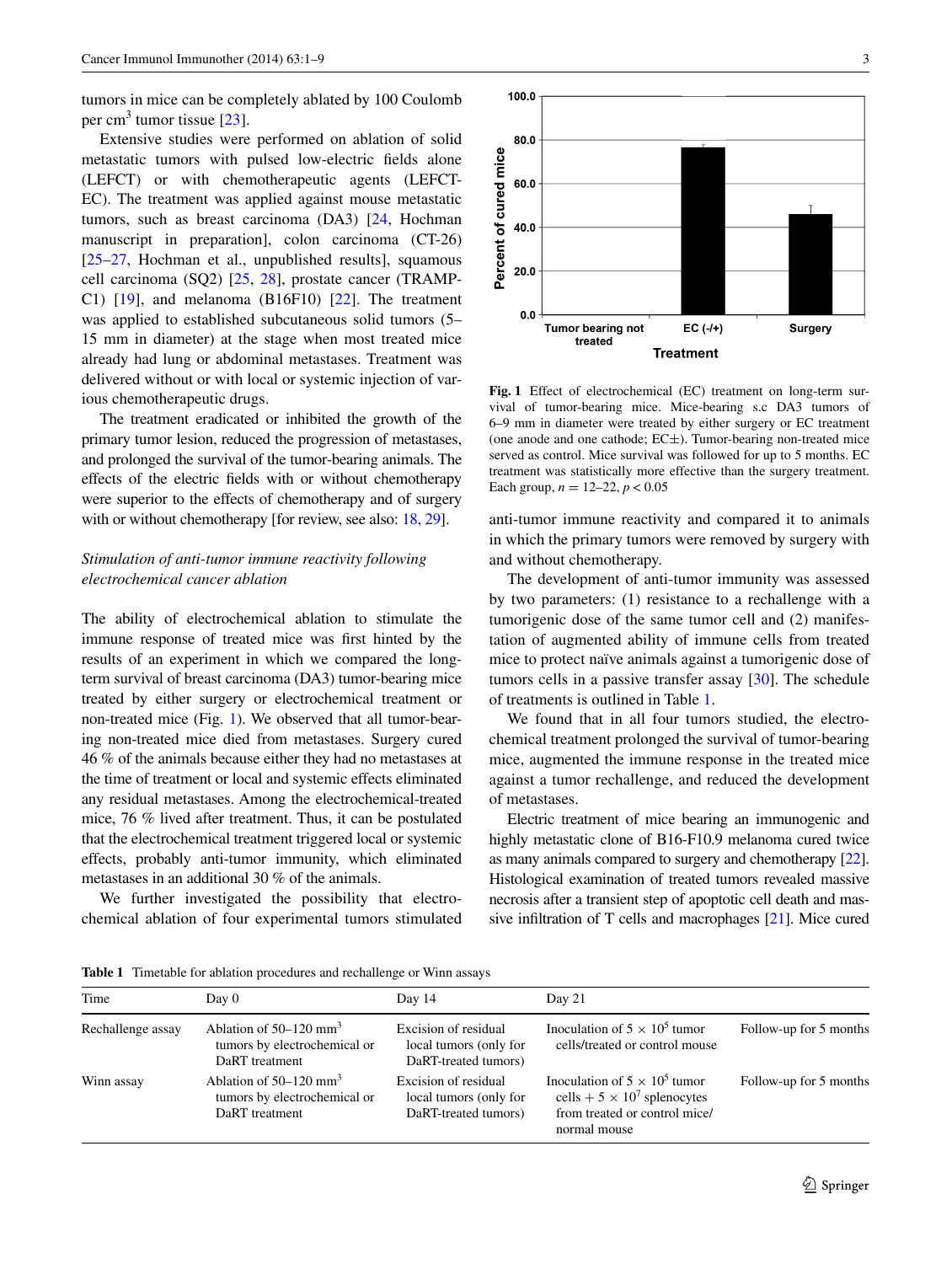by electrochemical treatment showed enhanced resistance to a second tumor inoculation [[22](#page-7-17)]. We also examined the antitumor activity of splenocytes from treated animals. Mice-bearing B16-F10.9 tumors were treated by electrochemical ablation and killed 3 weeks later. Their splenocytes were harvested and mixed 100:1 with tumor cells and inoculated to naïve mice. Tumor volumes measured 14 days after s.c. cell inoculation revealed an average volume of  $286 \pm 125$  mm<sup>3</sup> in the electrochemical-treated group compared with 847  $\pm$  164 mm<sup>3</sup> in the group inoculated with a mixture of tumor cells and normal splenocytes  $(n=6, p < 0.023)$ .

Splenocytes from animals treated by the electric ablation also expressed increased levels of IL-2 (2.36-fold), IL-4 (1.5-fold) and IFN- $\gamma$  (1.47-fold) mRNA compared to splenocytes from non-treated tumor-bearing mice [[22\]](#page-7-17).

Animals with metastatic mouse mammary adenocarcinoma (DA3), which their primary tumors were ablated by the electrochemical treatment, also developed resistance to a tumor rechallenge as compared to the first-time inoculated normal mice or mice cured by surgery. The long-term antitumor immunological memory lasted 5 months after treatment. Tumors treated by electrochemical ablation and the immunostimulator CpG were more resistant to a tumor challenge than animals cured by electrochemical ablation only (Hochman unpublished results). Next, we checked whether immune cells from the treated mice could transfer antitumor resistance when mixed with tumor cells and injected to normal mice. The results indicate that splenocytes from mice cured by electrochemical ablation of the primary tumor retarded tumor growth in naïve mice  $(42 \pm \text{mm}^3)$  better than splenocytes from surgery-treated mice  $(90 \pm 17 \text{ mm}^3)$  or normal mice  $(135 \pm 14 \text{ mm}^3)$ ,  $(n = 10 \text{ per group}, p < 0.03)$ .

Furthermore, in the group, which was inoculated with electrochemical-treated splenocytes + DA3 tumor cells, 29% of the animals did not develop a tumor at all, while only 5% of the animals which recieved splenocytes from surgery treated mice were tumor free [\[24,](#page-7-19) Hochman et al. unpublished results]. We also demonstrated that the immune response, developed against the tumor cells, depends on the polarity of the electrode inserted into the tumor, where the anode was more efficient than the cathode (unpublished results).

Prostate cell line (TRAMP C-1) derived tumors that were ablated by pulsed electric field treatment became necrotic with progressive infiltration of inflammatory cells into the tumor tissue. While 40 % of the tumor-bearing mice were cured by the electrochemical treatment, the percent of cured animals dropped to zero following treatment with the immunosuppressive agent cyclosporine A. The immunosuppressed mice died from either recurrent tumors or large abdominal metastases. The results indicate a strong involvement of anti-tumoral immune responses in the eradication of residual disease following electrochemical ablation of prostate-derived tumors [[19\]](#page-7-14).

Extensive studies on tumor ablation by the electrochemical treatment and the stimulation of anti-tumor immunity were performed with the immunogenic CT-26 colon carcinoma metastatic tumor. Cure of the primary tumor as well as that of metastases was monitored and compared with the curative effects of surgery alone or combined with chemotherapy [[25,](#page-7-20) [26\]](#page-7-25).

Electrochemical ablation of 15 mm in diameter tumors achieved a cure rate of 15 % and the combination with BCNU increased the cure rate to 93 % of the animals. All the animals, which were not cured by electrochemical ablation died from recurrent tumors at the primary site with no detectable metastases in the lungs and liver. Surgery eliminated the primary tumor as efficient as the electric fields, yet many of the surgery-treated animals died from metastases without recurrence at the primary tumor site. The immunosuppressive drug, cyclosporine A, injected into mice treated by a combination of electric currents and chemotherapy decreased the cure rate from 83 to 0 %. Moreover, 66 % of the cyclosporine A-treated animals developed large metastases, including atypical abdominal metastases, which were the major cause of death [\[27](#page-7-21)]. These results suggest the involvement of anti-tumor immune mechanisms in the cure of animals treated by the electrochemical ablation.

Stimulation of anti-tumor immunity following electrochemical ablation was further substantiated by the finding that animals cured by the treatment were significantly more resistant to a challenge of a tumorigenic dose of CT-26 cells than mice cured by surgery. It is important to note that animals cured by a combination of electric currents and chemotherapy were more resistant to challenge than mice cured by surgery and chemotherapy, which indicates that the chemotherapy did not abolish the anti-tumor immune response [[27\]](#page-7-21).

Mice with CT-26 tumors cured by the electrochemical treatment were not only more resistant to a tumor challenge in the skin, but also to the development of tumor foci in the lungs. Mice previously bearing CT-26 tumor, treated by either electrochemical treatment or surgery, were injected i.v with CT-26-mCherry tumor cells. Lung images taken by CRI™ Maestro showed that the mCherry signal (expressed as CRI fluorescence units) in the lungs of electric-ablated mice was lower than that in surgery-treated mice [surgery =  $1.63 \pm 0.66$ ; electrochemical =  $0.07 \pm 0.03$  $(n = 15, p < 0.03)$ ].

In order to confirm the role of immune cells in the antitumor effects after electrochemical ablation, we examined the anti-tumor activity of splenocytes from treated and non-treated animals bearing CT-26 tumors. The spleens of treated animals contained a high proportion of lymphocytes, which could protect normal mice from a tumorigenic dose of CT-26 cells. Passive transfer of splenocytes from animals cured by electrochemical ablation protected 11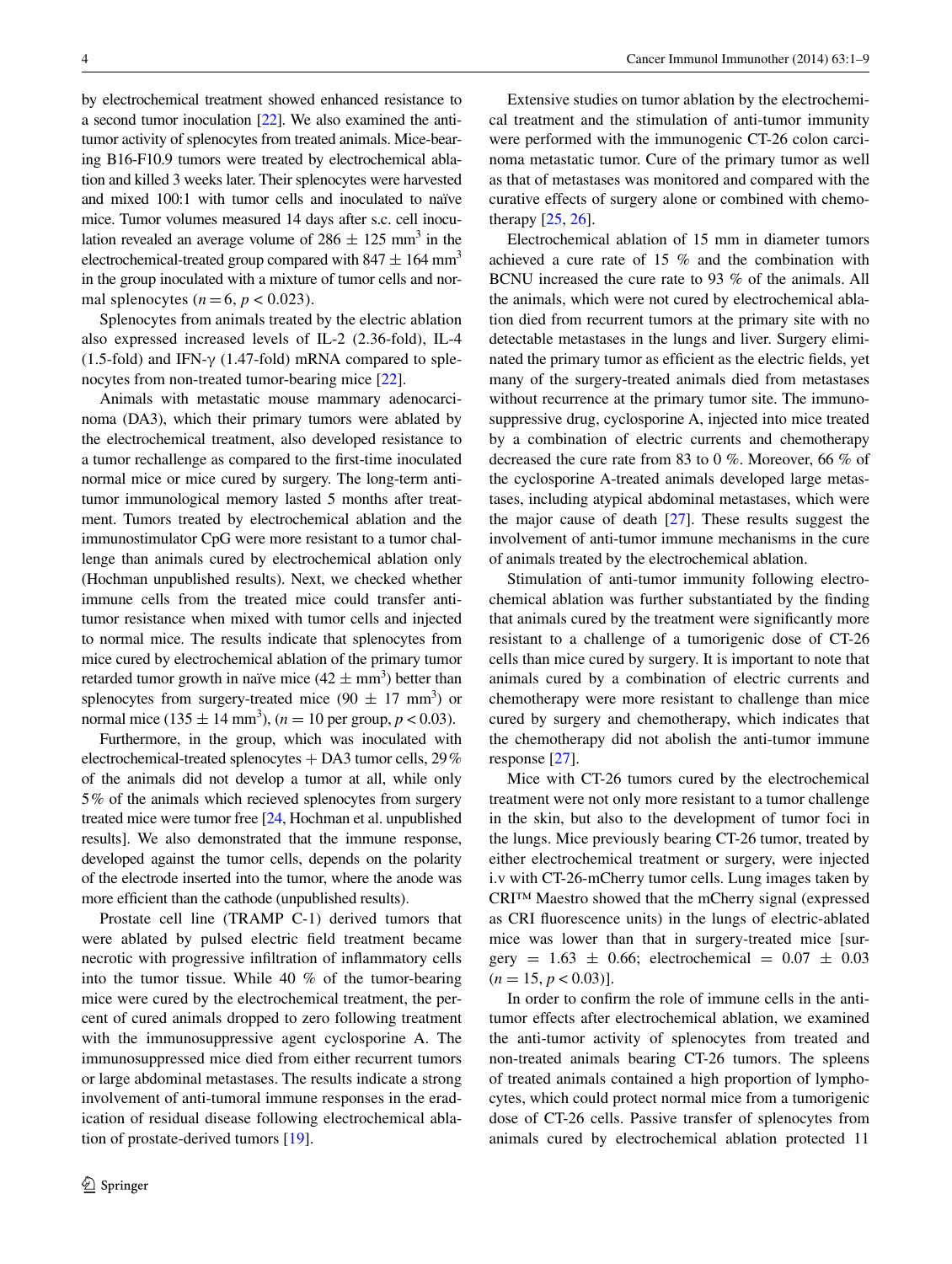out of 12 mice from a tumor dose, which killed all mice injected with splenocytes from normal mice. Splenocytes from mice cured by surgery protected only 5 out of 12 mice from the same tumor cell dose. Fractionation of the splenocytes into T lymphocyte subpopulations indicated that only CD8 and CD4 lymphocytes carried the protective capacity [\[27](#page-7-21)].

The experiments performed with four histotypes of metastatic tumors indicate that ablation of tumors by pulsed low-electric currents in the presence or absence of chemotherapeutic agents increased tumor cell destruction. Massive cell death during treatment accompanied by realization of large amounts of tumor-associated antigens (TAA) attracts inflammatory cells that directly (via activation of phagocytes and NK cells) and indirectly (via APC-T helper mechanism) may induce effective macrophage and cytotoxic T lymphocyte-mediated immune responses and generate population of anti-tumor memory cells capable of recognizing and eliminating tumor cells at primary as well as metastatic tumor sites.

Direct evidence for the involvement of immune defense mechanisms in eradication of metastatic lesions was obtained for antigenic tumors. Cured mice showed increased resistance to a tumor challenge, resistance, which was abolished by treatment with an immunosuppressive drug. Further experiments revealed that inoculation of tumor cells simultaneously with splenocytes from tumorcured mice attenuated tumor growth and prolonged the survival of inoculated animals, as compared with those which received tumor cells with splenocytes from normal mice. In the colon carcinoma model (CT-26), it was established that the protective immune cells belong to the T helper and T cytotoxic lineage.

The curative effect of the combination of electric fields and chemotherapy was better than electric fields alone although the chemotherapeutic drugs reduced the antitumor immune response. It might be postulated that the cytotoxic drug acts to directly destroy the tumor cells and those that are not destroyed become more vulnerable to attack by he immune cells.

Alpha radiation-mediated cancer ablation and stimulation of anti-tumor immune reactivity

## *Ablation of solid tumors by intratumoral alpha radiation*

Along with surgery and chemotherapy, radiation therapy is one of the most important methods of cancer treatment, and approximately 50–70 % of cancer patients will receive radiation therapy. Radiation therapy involves photons (e.g., X-rays) or particles (e.g., protons, neutrons, alpha particles, heavy ions, and electrons). The most prevalent radiation treatment is the use of gamma or X-ray radiation (external beam radiation therapy—EBRT). It is useful for the treatment of local and regional disease sites, or where surgical excision of the tumor is not feasible due to the size and site of tumor, or patients` medical condition. The effectiveness EBRT is limited due to hypoxia in the tumor.

In order to maximize the dose administered to the target while minimizing the dose to other regions, intratumoral implantation of radioactive sources (internal radiotherapy) was developed. The placement of sealed radioactive sources into or immediately adjacent to the tumor is referred to as brachytherapy. The isotope used in brachytherapy can be embedded in surface applicator placed directly on the tumor, inserted into various tubular organs (intraluminal), or directly through the tumor (interstitial) [[31\]](#page-7-26).

Photons and electrons are characterized by a low linear energy transfer (low LET) and considerable range in the tissue (millimeters for beta particles, centimeters for photons). About two-thirds of the biological damage by low-LET radiations (sparsely ionizing radiations) is due to indirect action [[32\]](#page-7-27).

Heavier particles (neutrons, protons, alpha particles, and heavy ions) are defined as high-LET radiation and deposit more energy along the path they take through tissue than do X-rays or gamma rays and cause more damage to the cells they hit [[33,](#page-7-28) [34\]](#page-7-29). High-LET radiation interacts directly with the critical target in the cell. The atoms of the target itself may be ionized or excited through Coulomb interactions, leading to the chain of physical and chemical events that eventually produce the biological damage. High-LET radiations, such as alpha particles, have a high relative biological effectiveness (RBE), and only a few hits are required to ensure cell lethality [\[35](#page-7-30)[–37](#page-7-31)].

The signature of high-LET radiations, such as alpha radiation, is the formation of complex DNA damage that comprises of closely spaced DNA lesions forming a cluster of DNA damage [double strand breaks (DSBs) and non-DSB oxidative clustered DNA lesions (OCDL)] [\[38](#page-7-32), [39](#page-7-33)].

Its characteristics should have posed the alpha irradiation as a natural candidate for the treatment of cancerous tissues, but the short range of alpha particles in tissue (<0.1 mm) has so far limited their medical applicability. The main alpha particle-based treatment modality is alpha radio-immunotherapy [[40\]](#page-8-0), and clinical experiment with alpha particles was done in order to treat breast and prostate cancer patients with skeletal metastases [\[41](#page-8-1)].

We developed a new approach that potentially enables the application of alpha particles against solid tumors, i.e., diffusing alpha-emitters radiation therapy (DaRT). DaRT is the only modality currently available, which provides an efficient and secure method for prolonged treatment of the entire volume of solid tumors by alpha particles.

The basic idea of this method is to insert into the tumor radioactive sources (wires), which continually release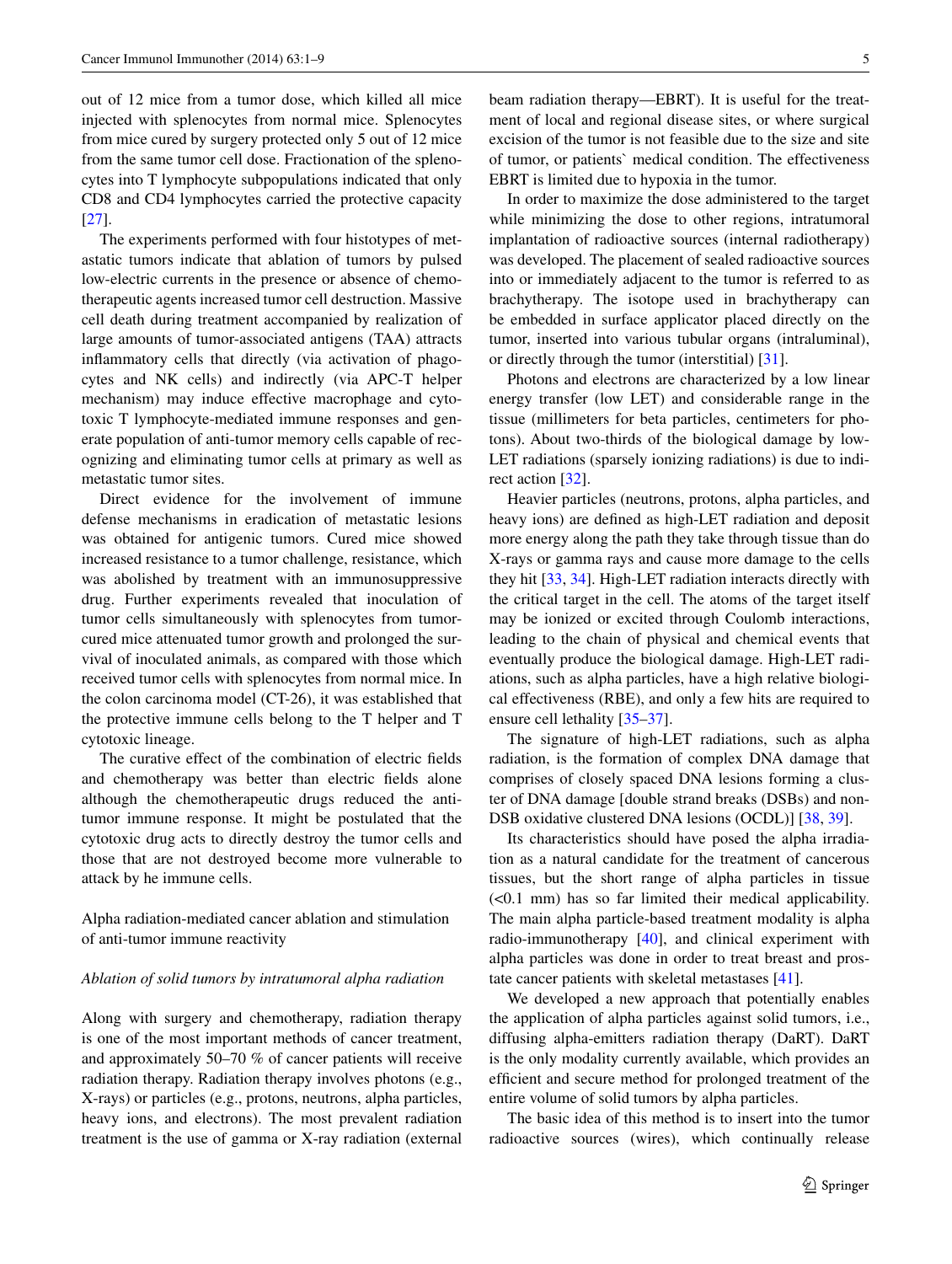short-lived alpha-emitting atoms from their surface. The parent alpha-emitting atoms  $(^{224}Ra)$  are embedded closely below the surface of the source, at a depth that prevents their release into the tumor, but allows considerable release of their daughter atoms by recoil. These daughter atoms spread within the tumor forming a region where a lethal radioactive dose is delivered through their alpha decays several millimeters away from the wire, causing intensive tumor tissue damage. As  $^{224}$ Ra is itself the result of the alpha decay of  $^{228}$ Th (1.91-y half-life), the production of  $224$ Ra-bearing sources is based on the use of a  $228$ Th generator as described [\[42](#page-8-2)]. The source is a thin wire carrying a small activity of  $224$ Ra, and it is inserted into the tumor. Once inside the tumor and over a period determined by <sup>224</sup>Ra half-life (3.66 d), the source releases, by recoil,  $^{220}$ Rn (55.6-s half-life),  $^{216}Po$  (0.15 s half-life) and  $^{212}Pb$  (10.64-h) half-life) atoms, while the remaining atoms of  $224$ Ra stay below its surface. <sup>212</sup>Pb beta decays to <sup>212</sup>Bi (60.6-min halflife), which either alpha decays to  $^{208}$ Tl (3.05-min half-life) or beta decays to  $^{212}$ Po (0.3-μs half-life), which then alpha decays to stable  $^{208}$ Pb [[42\]](#page-8-2).

In vivo experiments tested the ablative performance of DaRT against murine- and human-derived solid tumors, from various histological origins. The responses to the interstitial radiation varied between tumors. DaRT achieved substantial tumor growth retardation, extended survival, reduced lung metastases, and even complete cure of animals bearing murine squamous cell carcinoma (SCC) [\[42](#page-8-2)– [46](#page-8-3)], pancreatic [\[47](#page-8-4)], colon [\[48](#page-8-5)], prostate [\[49](#page-8-6)], and breast (Confino et al., manuscript in preparation) mouse-derived tumors, and human-derived tumors [[50\]](#page-8-7).

The DaRT modality thus combines the advantages of local intra-tumoral irradiation with the high efficacy of alpha particles against cancer cells.

The extent of radioactive atoms spread in the tumor may be affected by several characteristics such as the tumor tissue compactness, disposal of the radioactive atoms (presence or absence of blood vessels) in the tumor and the cell's sensitivity to radiation. Dosimetric measurements of the intra-tumoral spread of radioactivity in different tumor models revealed biologically significant doses (asymptotically exceeding 10 Gy) of 212Pb over a region a few millimeters in size. The average region diameter was largest in SCC tumors [[42](#page-8-2)], smallest in pancreatic tumors [\[47\]](#page-8-4) and intermediate for lung [[46\]](#page-8-3), breast, and colon tumors [[48\]](#page-8-5). A close correlation was found between the tumor growth inhibition, the area of necrotic damage inside the tumor, and the region covered by alpha radiation [\[43\]](#page-8-8). This indicates that the volume of necrotic tissue directly depends on the distance radioactive atoms traveled from the DaRT wires. The tissue and cell characteristics, which affect the efficacy of this treatment, are not entirely clear.

*In situ tumor ablation by alpha radiation and activation of anti‑tumor immunity*

Development of anti-tumor immunity after the ablation of primary tumors was studied in two tumor models of mouse metastatic tumors, the DA3 breast carcinoma and the CT-26 colon carcinoma. CT-26 is highly antigenic, while DA3 is a relatively weak one. The induction of anti-tumor immunity was assessed by several parameters: (1) the development of specific anti-tumor immune resistance in treated mice, (2) inhibition or destruction of metastases, (3) presence of immune cells with anti-tumor activity in the treated mice, and (4) the feasibility to enforce the anti-tumor immunity by a combined treatment of DaRT and immune adjuvants.

In order to test the induction of anti-tumor immunity, primary subcutaneous DA3 and CT-26 tumors (volume of  $~50$  mm<sup>3</sup>) were treated by the DaRT ablative system (Ra-224 loaded wire). If the primary tumors were not eliminated, they were surgically removed 2 weeks after treatment and 2 weeks later the mice were reinoculated with tumor cells (rechallenge assay). Both DA3- and CT-26-bearing mice developed resistance to a rechallenge of tumor cells after the treatment of the primary tumor with a Ra-224 loaded wire. In both DA3 (Fig. [2](#page-5-0)) and CT-26 (Fig. [3\)](#page-6-4) models, the challenge tumors were the smallest in the DaRT-treated group or have not developed at all. As control served animals, which their primary tumors were treated by non-radioactive wires (inert).

No tumor grew in 67 % of CT-26-bearing animals treated by DaRT, compared with only 33 % tumor-free



<span id="page-5-0"></span>**Fig. 2** Effect of DaRT treatment on the development of a DA3 tumor cell rechallenge. DA3 primary tumors were treated by DaRT followed by surgery, Inert wire  $+$  surgery or surgery alone. Two weeks after treatment, the mice were rechallenged with a tumorigenic dose of tumor cells and tumor development was monitored. *p* value (two-way ANOVA without replication, DaRT vs. controls) < 0.05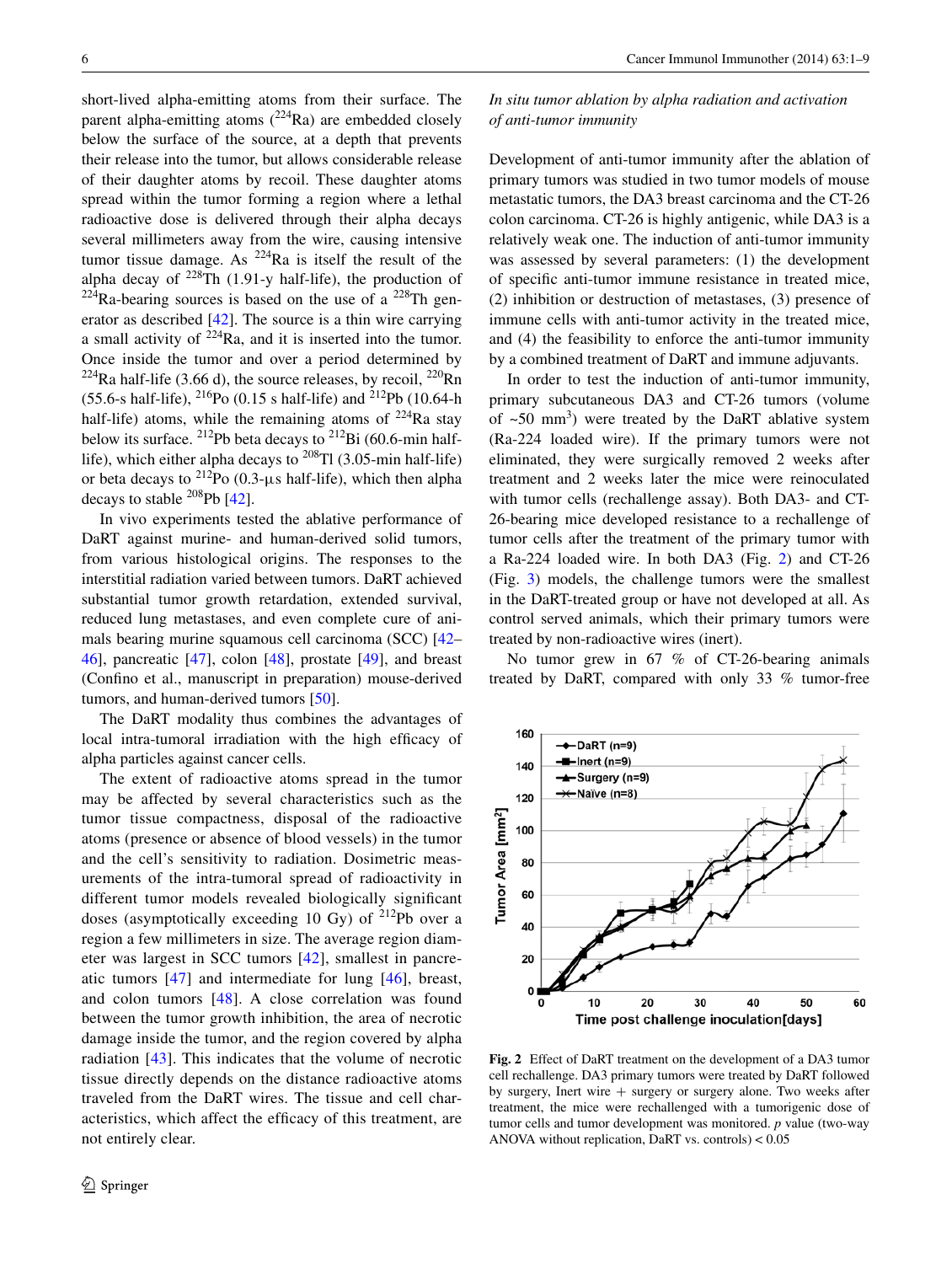

<span id="page-6-4"></span>**Fig. 3** Effect of DaRT treatment on the development of a CT-26 tumor cell rechallenge. CT-26 primary tumors were treated by DaRT followed by surgery or Inert wires and surgery. Two weeks after treatment, the mice were rechallenged with a tumorigenic dose of tumor cells and tumor development was monitored. *p* value (two-way ANOVA without replication, DaRT vs. controls) < 0.05

<span id="page-6-5"></span>**Table 2** Percentage of mice that did not develop a tumor after a rechallenge

|                           | $DA3$ tumors <sup>a</sup> |        |       | $CT-26 \t{tumors}^b$ |       |        |
|---------------------------|---------------------------|--------|-------|----------------------|-------|--------|
| Days after<br>rechallenge | 4                         | 9      | 16    |                      | 21    | 35     |
| DaRT                      | 77 %                      | $27\%$ | 15 %  | 100 $%$              | 88%   | 67%    |
| Inert                     | 62%                       | $4\%$  | $0\%$ | 78%                  | 56    | 34%    |
| Surgery                   | 65 %                      | $0\%$  | $0\%$ | 100 $%$              | 57    | 43 $%$ |
| Naïve                     | 69%                       | 8%     | 4%    | $0\%$                | $0\%$ | $0\%$  |

DA3 or CT-26 primary tumors were treated by DaRT followed by surgery, inert  $+$  surgery or surgery alone. Three weeks after wire insertion, the mice were rechallenged with a tumorigenic dose of tumor cells and tumor development was monitored

<sup>a</sup> DA3 rechallenge was injected s.c. to 24–26 animals/group for each treatment

<sup>b</sup> CT-26 rechallenge was injected s.c. to 7–9 animals/group for each treatment

mice in the inert-treated group (Table [2\)](#page-6-5). For the less immunogenic tumor, DA3, the DaRT treatment conferred protection in 15 % of the animals, while none of the mice in the control groups rejected the tumor cell challenge (Table [2\)](#page-6-5). It is evident that the effect of in situ ablation is more pronounced in the more immunogenic tumor, CT-26.

Next, we examined whether the DaRT ablation and the resulting anti-tumor immunity can reduce the lung metastatic load in mice with DA3 tumors. DA3-bearing mice, treated by a single Ra-224 loaded wire, were scanned by a CT imaging tool for lung metastases. Lung metastases were observed in 71 % of the DaRT-treated mice 49-days posttreatment, compared to 100 % in the inert-treated mice.

Since DA3 tumors are weakly immunogenic, DaRT treatment was given with the immunostimulant CpG. Tumors treated by DaRT and CpG had an average volume of  $35 \pm 8$  mm<sup>3</sup>, DaRT alone  $206 \pm 64$  mm<sup>3</sup> and inert wires  $+$  CpG treated 174  $\pm$  90 mm<sup>3</sup>. Thus, CpG augmented the effect of DaRT and improved the local control of tumor growth and prolonged survival.

Taken together, these results indicate that alpha radiation-based therapy inhibits both breast and colon primary tumor growth, reduced the lung metastatic load, and prolonged animal survival. The destruction of the tumor stimulated anti-tumor immunity, which could have been enforced when combined with an immune stimulating agent.

## **Summary**

The results presented here highlight the effect of in situ electrochemical and alpha radiation-based ablation treatments on the immune response against tumor cells.

- It was demonstrated that in situ ablation could augment the immune system of treated mice against metastases.
- The treatments prolong life expectancy of treated mice in comparison with surgical removal of the tumors.
- In situ ablation can augment the development of memory immunity response against the tumor cells more than control surgery-treated mice.
- The enforced anti-tumor immunity, triggered by the ablation treatments, could be further augmented by combining it with an immune adjuvant.

**Acknowledgments** This work was supported in part by The Roberts-Guthman Chair in Immunopharmacology, The German Israeli Fund, The Israel Cancer Association, and Althera Medical LTD.

**Conflict of interest** The authors declare that they have no conflict of interest.

## **References**

- <span id="page-6-0"></span>1. Feng H, Zeng Y, Graner MW, Katsanis E (2002) Stressed apoptotic cells stimulate dendritic cells and induce specific cytotoxic T cells. Blood 100:4108–4115
- <span id="page-6-1"></span>2. Rock KL, Shen L (2005) Cross-presentation: underlying mechanisms and role in immune surveillance. Immunol Rev 207:166–183
- <span id="page-6-2"></span>3. Mellman I, Coukos G, Dranoff G (2011) Cancer immunotherapy comes of age. Nature 480:480–489
- <span id="page-6-3"></span>4. Klein O, Schmidt C, Knights A, Davis ID, Chen W, Cebon J (2011) Melanoma vaccines: developments over the past 10 years. Expert Rev Vaccines 10:853–873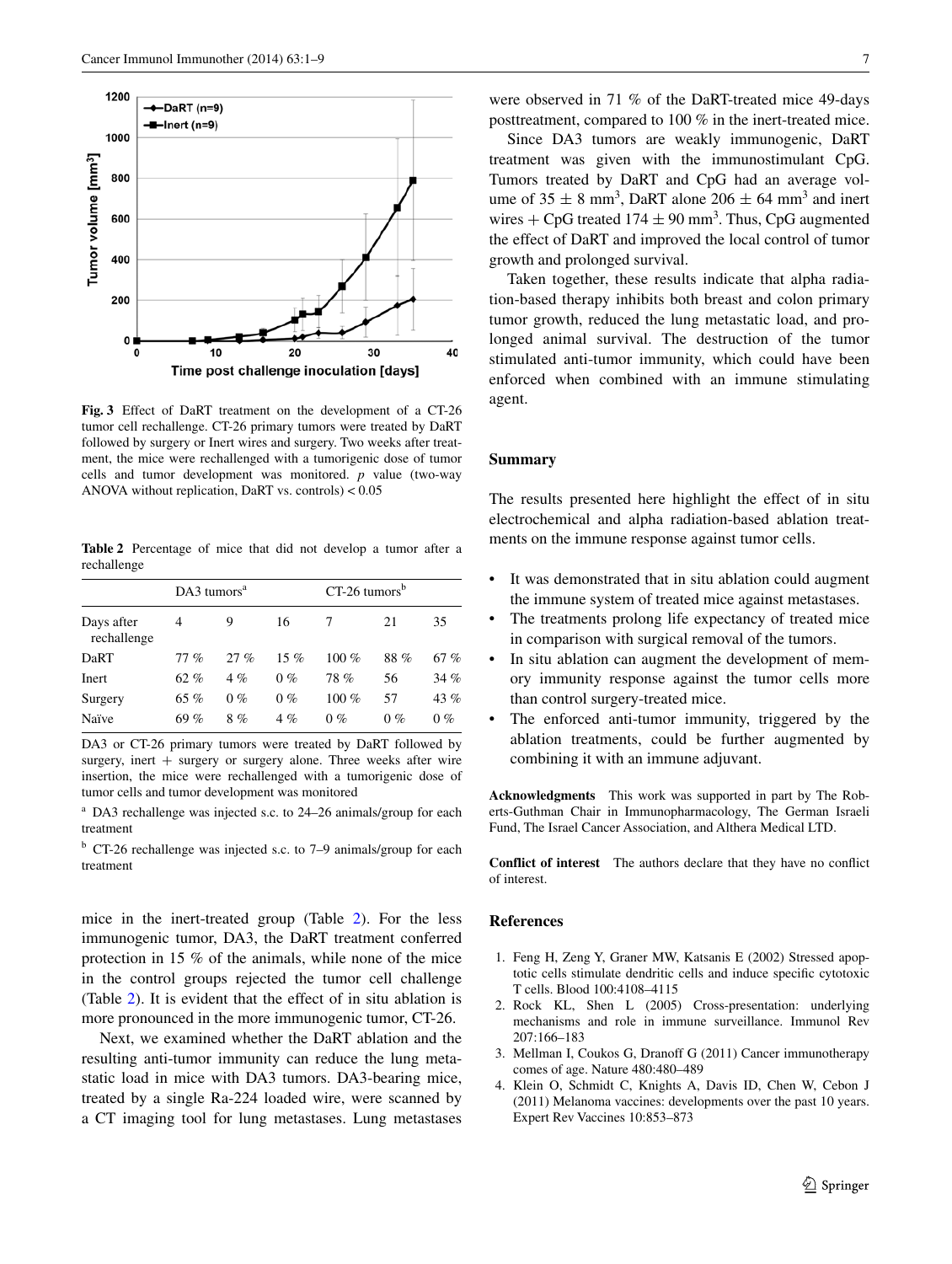- <span id="page-7-0"></span>5. Lesterhuis WJ, Haanen JB, Punt CJ (2011) Cancer immunotherapy–revisited. Nat Rev Drug Discov 10:591–600
- <span id="page-7-1"></span>6. Adema GJ (2009) Dendritic cells from bench to bedside and back. Immunol Lett 122:128–130
- <span id="page-7-2"></span>7. Myc LA, Gamian A, Myc A (2011) Cancer vaccines. Any future? Arch Immunol Ther Exp (Warsz) 59:249–259
- <span id="page-7-3"></span>8. Zou W (2005) Immunosuppressive networks in the tumour environment and their therapeutic relevance. Nat Rev Cancer 5:263–274
- <span id="page-7-4"></span>9. Ostrand-Rosenberg S, Sinha P (2009) Myeloid-derived suppressor cells: linking inflammation and cancer. J Immunol 182:4499–4506
- <span id="page-7-5"></span>10. Ahmed M, Brace CL, Lee FT Jr, Goldberg SN (2011) Principles of and advances in percutaneous ablation. Radiology 258:351–369
- <span id="page-7-6"></span>11. Meniawy TM, Nowak AK, Lake RA (2013) Effect of chemotherapy on the tumor microenvironment and anti-tumor immunity. In: Keisari Y (ed) Tumor ablation: effects on systemic and local antitumor immunity and on other tumor-microenvironment interactions. Springer, Dordrecht, pp 1–28
- <span id="page-7-7"></span>12. McBride WH, Schaue D (2013) In situ tumor ablation with radiation therapy: Its effect on the tumor microenvironment and anti-tumor immunity. In: Keisari Y (ed) Tumor ablation: effects on systemic and local anti-tumor immunity and on other tumormicroenvironment interactions. Springer, Dordrecht, pp 109–119
- <span id="page-7-8"></span>13. Sabel MS (2013) The interrelationship between cryoablation, the immune response and the tumor microenvironment: stimulatory and suppressive effects. In: Keisari Y (ed) Tumor ablation: effects on systemic and local anti-tumor immunity and on other tumormicroenvironment interactions. Springer, Dordrecht, pp 77–107
- <span id="page-7-9"></span>14. Nierkens S, den Brok MH, Ruers TJ, Adema GJ (2013) Radiofrequency ablation in cancer therapy: tuning into in situ tumor vaccines. In: Keisari Y (ed) Tumor ablation: effects on systemic and local anti-tumor immunity and on other tumor-microenvironment interactions. Springer, Dordrecht, pp 39–59
- <span id="page-7-10"></span>15. Calderwood SK (2013) Hyperthermia, the tumor microenvironment and immunity. In: Keisari Y (ed) Tumor ablation: effects on systemic and local anti-tumor immunity and on other tumormicroenvironment interactions. Springer, Dordrecht, pp 29–37
- <span id="page-7-11"></span>16. Korbelik M (2013) Tumor-localized insult delivered by photodynamic therapy and the breakdown of tumor immunotolerance. In: Keisari Y (ed) Tumor ablation: effects on systemic and local antitumor immunity and on other tumor-microenvironment interactions. Springer, Dordrecht, pp 121–132
- <span id="page-7-12"></span>17. Wu F (2013) High intensity focused ultrasound (HIFU) ablation. In: Keisari Y (ed) Tumor ablation: effects on systemic and local anti-tumor immunity and on other tumor-microenvironment interactions. Springer, Dordrecht, pp 61–75
- <span id="page-7-13"></span>18. Keisari Y, Korenstein R (2011) Anti-tumoral effects of pulsed low electric field enhanced chemotherapy: lessons from experimental malignant tumors. In: Spugnini EP, Baldi A (eds) Electroporation in laboratory and clinical investigations. Nova Science Publishers, Inc., Hauppauge, NY, pp 178–204
- <span id="page-7-14"></span>19. Plotnikov A, Niego B, Ophir R, Korenstein R, Keisari Y (2006) Effective treatment of mouse metastatic prostate cancer by low electric field enhanced chemotherapy. Prostate 66:1620–1630
- <span id="page-7-15"></span>20. Ben-Dov N, Rozman Grinberg I, Korenstein R (2012) Electroendocytosis is driven by the binding of electrochemically produced protons to the cell's surface. PLoS ONE 7(11):e50299
- <span id="page-7-16"></span>21. Entin I (2002) Low electric field cancer therapy as a treatment modality of melanoma and breast carcinoma in mice. Ph.D. Dissertation, Tel Aviv University, Israel
- <span id="page-7-17"></span>22. Entin I, Plotnikov A, Korenstein R, Keisari Y (2003) Tumor growth retardation, cure, and induction of anti tumor immunity in B16 melanoma bearing mice by low electric field enhanced chemotherapy. Clin Cancer Res 9:3190–3197
- <span id="page-7-18"></span>23. Hochman I, Confino H, Efrati M, Korenstein R, Keisari Y (2012) Induction of anti-tumor immune responses by ablation of the primary tumor with pulsed electric currents. Tumor Biol 33(Suppl 1):S101
- <span id="page-7-19"></span>24. Entin I, Ophir R, Korenstein R, Keisari Y (2010) Cure of breast carcinoma bearing mice and induction of tumor immunity by low electric fields and chemotherapy. Int Immunol 22(Supl. 1):iii157
- <span id="page-7-20"></span>25. Fishman D (2002) Low electric field enhanced cancer chemotherapy (LEFCT-EC) as a treatment modality of murine colon cancer and squamous cell carcinoma. Dissertation, Tel Aviv University, Israel
- <span id="page-7-25"></span>26. Plotnikov A, Fishman D, Tichler T, Korenstein R, Keisari Y (2004) Low electric field enhanced chemotherapy can cure mice with CT-26 colon carcinoma and induce anti tumor immunity. Clin Exp Immunol 138:410–416
- <span id="page-7-21"></span>27. Plotnikov A, Tichler T, Korenstein R, Keisari Y (2005) Involvement of the immune response in the cure of metastatic murine CT-26 colon carcinoma by low electric field enhanced chemotherapy. Int J Cancer 117:816–824
- <span id="page-7-22"></span>28. Ohad S (2005) Involvement of the immune response in the cure of squamous cell carcinoma (SQ2) and colon cancer (CT-26) tumors, treated with Low electric field cancer therapy in the presence of chemotherapy. Dissertation, Tel Aviv University, Israel
- <span id="page-7-23"></span>29. Keisari Y, Korenstein R (2013) In-situ ablation of solid tumors by electric forces and its effect on the tumor microenvironment and anti-tumor immunity. In: Keisari Y (ed) Tumor ablation: effects on systemic and local anti-tumor immunity and on other tumor-microenvironment interactions. Springer, Berlin, pp 133–153
- <span id="page-7-24"></span>30. Winn HJ (1961) Immune mechanisms in homotransplantation. II. Quantitative assay of the immunological activity of lymphoid cells stimulated by tumor homografts. J Immunol 86: 228–239
- <span id="page-7-26"></span>31. Williamson JF (2006) Brachytherapy technology and physics practice since 1950: a half-century of progress. Phys Med Biol 51:R303–R325
- <span id="page-7-27"></span>32. Hall EJ, Giaccia AJ (2006) Radiobiology for the radiologist. Lippincott Williams and Wilkins, Philadelphia, PA, USA
- <span id="page-7-28"></span>33. Behr TM, Behe M, Stabin MG, Wehrmann E, Apostolidis C, Molinet R, Strutz F, Fayyazi A, Wieland E, Gratz S, Koch L, Goldenberg DM, Becker W (1999) High-linear energy transfer (LET) a versus low-LET β emitters in radioimmunotherapy of solid tumors: therapeutic efficacy and dose-limiting toxicity of 213Bi- versus 90Y-labeled CO17-1A Fab' fragments in a human colonic cancer model. Cancer Res 59:2635–2643
- <span id="page-7-29"></span>34. Allen C, Borak TB, Tsujii H, Nickoloff JA (2011) Heavy charged particle radiobiology: using enhanced biological effectiveness and improved beam focusing to advance cancer therapy. Mutat Res 711:150–157
- <span id="page-7-30"></span>35. Søyland C, Hassfjell SP (2000) Survival of human lung epithelial cells following in vitro α-particle irradiation with absolute determination of the number of alpha-particle traversals of individual cells. Int J Radiat Biol 76:1315–1322
- 36. Suntharalingam N, Podgorsak EB, Hendry JH (2005) Basic radiobiology. In: Podgorsak EB (ed) Radiation oncology physics: a handbook for teachers and students. IAEA publication, Vienna (ISBN 92-0-107304-6), pp 485–504
- <span id="page-7-31"></span>37. Roeske JC, Stinchcomb TG (2006) The average number of alphaparticle hits to the cell nucleus required to eradicate a tumour cell population. Phys Med Biol 51:N179–N186
- <span id="page-7-32"></span>38. Hada M, Georgakilas AG (2008) Formation of clustered DNA damage after high-LET irradiation: a review. J Radiat Res (Tokyo) 49:203–210
- <span id="page-7-33"></span>39. Asaithamby A, Hu B, Chen DJ (2011) Unrepaired clustered DNA lesions induce chromosome breakage in human cells. PNAS 108:8293–8298